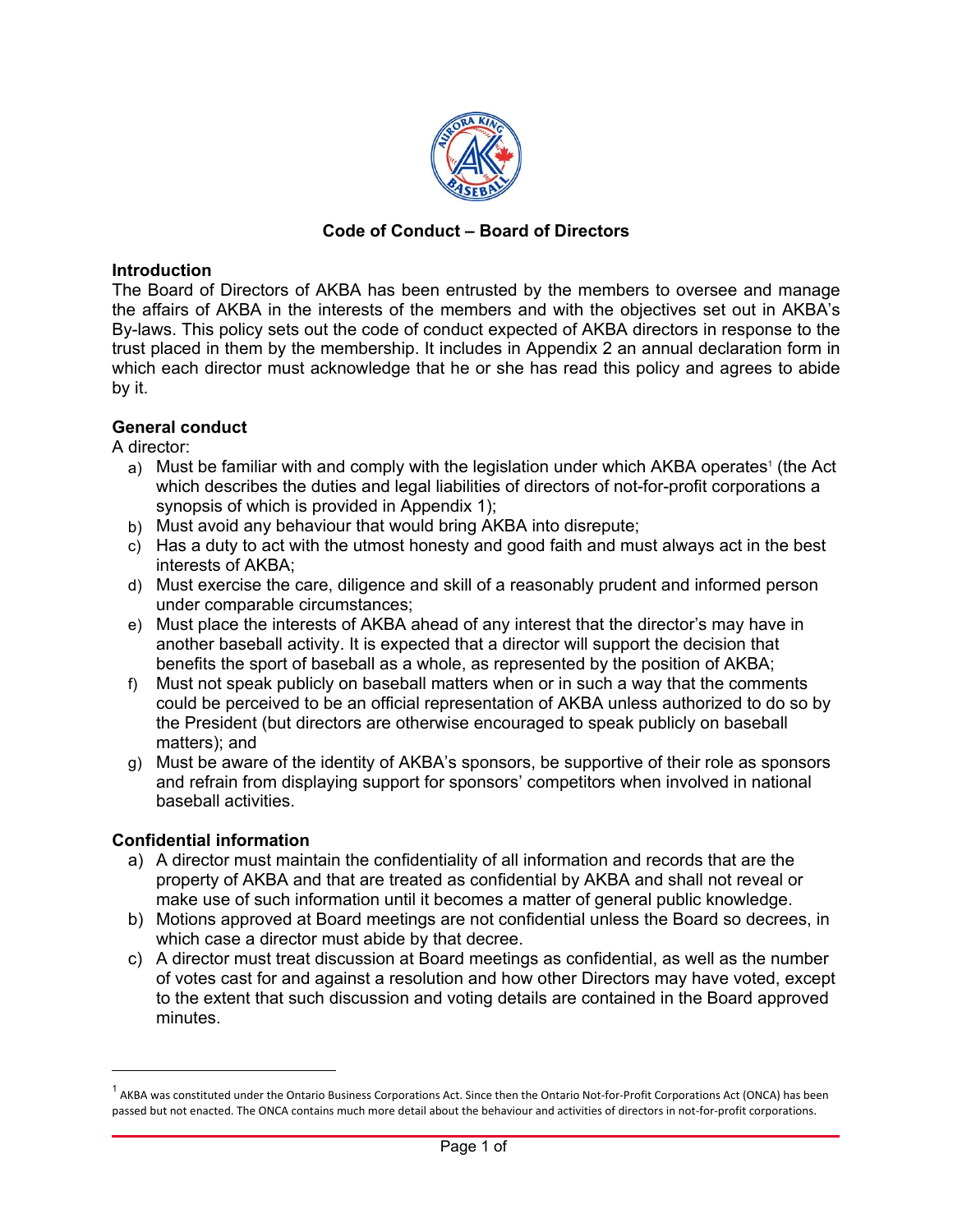### **Outside interests**

A director must not engage in activities or accept appointments or elections to office in any organization or association whose activities are, or are likely to be, in conflict with AKBA's activities or an embarrassment to AKBA without the prior written consent of the President of AKBA.

Last approved by the Board: 23 October 2019

### **Duties and legal liabilities of directors of not-for-profit corporations Appendix 1**

### **Introduction**

The following synopsis is taken from a number of sources. For a more detailed discussion of the subject readers are referred to the Ontario Not-for-Profit Corporations Act (2010). More information may be found here: https://www.ontario.ca/page/guide-not-profit-corporations-act-[2010](https://www.ontario.ca/page/guide-not-profit-corporations-act-2010) and by reading the Act https://www.ontario.ca/laws/statute/10n15/v2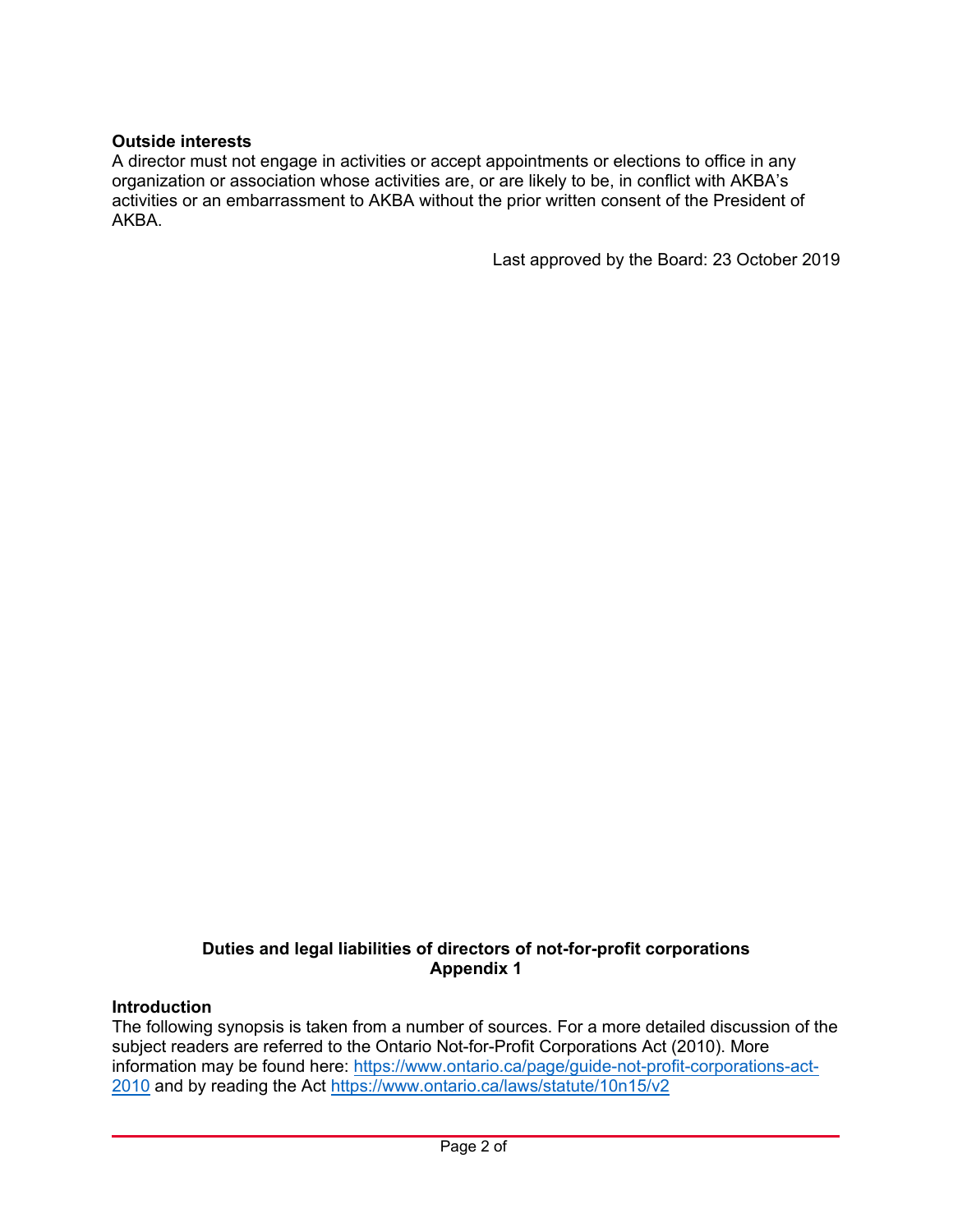AKBA is a not-for-profit corporation incorporated without share capital under the Ontario Corporations Act. The term not-for-profit is used to indicate that such corporations are organized for a community purpose and not for profit to their individual members. They are entitled to operate on a profitable basis but are prohibited from paying dividends or other financial benefits to their members. However, as a not-for-profit corporation AKBA is exempt from income tax. an exemption that can be threatened if the corporation makes profits in excess of its needs.

**Duties of directors -** Directors and senior officers are accountable for their actions to the organizations they serve, and often to the general public as well. Primarily they owe a duty of care to their organization and its members. The Canada Non-Profit Corporations Act sets out a director's duties in plain language and prescribes the standard of care to be met in carrying out that duty. As well, the applicable standard of care is set out in common law. This standard is arguably more onerous than the one imposed on directors of business corporations whose standard of care has been expressly legislated for years. The following duties of directors are included in the ONCA (2010) s. 43 and are also embodied in common law principles summarized in the following paragraphs.

**Duty of Knowledge** – Directors must be aware of the requirements of the constitution and bylaws under which the Association operates and comply with their terms with regard to both substance and timing.

**Duty of Care** – Directors must act in accordance with the minimum standard of care that a reasonably prudent person with the same knowledge and experience would exercise under similar circumstances and may incur personal liability where their conduct falls short of this criterion. Thus, a higher standard of care is expected of those with particular expertise such as lawyers, accountants, physicians, social workers and business persons when addressing matters to which that expertise is relevant. The degree of diligence that a director must exercise may depend to some extent on the size and sophistication of the corporation. A director of an organization with professional management staff should not be expected to devote as much time and attention to everyday operations as a director of a smaller organization without the same human and professional resources. A director who acts honestly and meets the standards of conduct and care will not be liable for simple errors of business judgement.

**Fiduciary Duty** - A director is in a fiduciary relationship to the Association. A fiduciary is anyone in a position of trust, and fiduciary duties require a director to act honestly and in good faith and in the best interests of the Association. A director must avoid any situation in which this duty and self-interest come into conflict, must not take secret rewards, and must protect the corporation's confidential information.

**Duty to Avoid Conflicts of Interest**  $-(\text{See also the separate Conflict of Interest Policy})$ . A conflict of interest may arise where a person has a personal or shareholder interest in the same matter or is a director of two corporations involved in the same transaction. A director who has a direct or indirect interest in a proposed contract that requires board approval must disclose this interest to the board at the meeting at which the matter first arises and not participate in or influence the decision-making process.

# A Director's exposure to legal liability

A director may be held personally liable for a variety of errors, omissions and wrongful acts that may be committed by the Association. There are over 200 statutes that govern or impose obligations and duties on directors. The most common concerns relate to employee wages and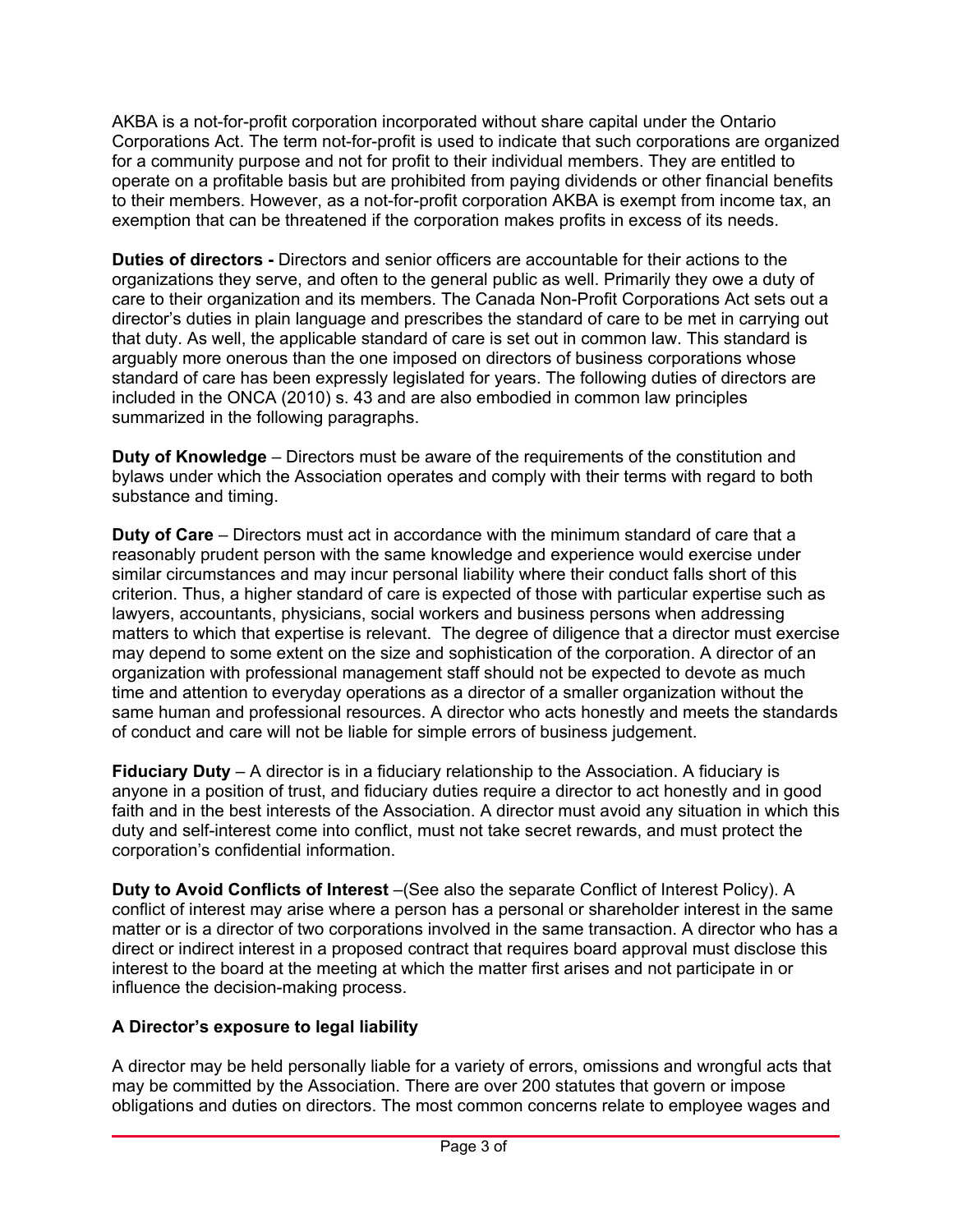remittances; a director may be held personally liable for unpaid employees' wages and salaries and for any amount of employee income tax, EI, CPP, or HST payments, including penalties, not remitted by the Association, for a period of up to six months.

The directors of the Association are responsible for ensuring that it complies with applicable laws, its letters patent, its constitution and its by-laws. Directors who disagree with a proposed action or decision of the board should protect themselves against potential liability by voting against the action or motion and making sure that the dissenting vote is recorded in the minutes of the meeting.

Members of a Board of Directors face exposure to liability for any of their own actions that are inconsistent with the duties owed by directors to the corporation they serve. This includes:

- a) Criminal Liability The Criminal Code of Canada defines criminal and quasi-criminal action of directors (e.g.: fraud or conspiracy by the director or by the organization) and includes consequences such as fines, imprisonment or both.
- b) Civil Liability civil liability generally only results where a director has personal participation in the offence or has authorized the offence.
- c) Statutory Liabilities Failure of directors to comply with the provisions of the Ontario Corporations Act may result in fines and/or imprisonment.